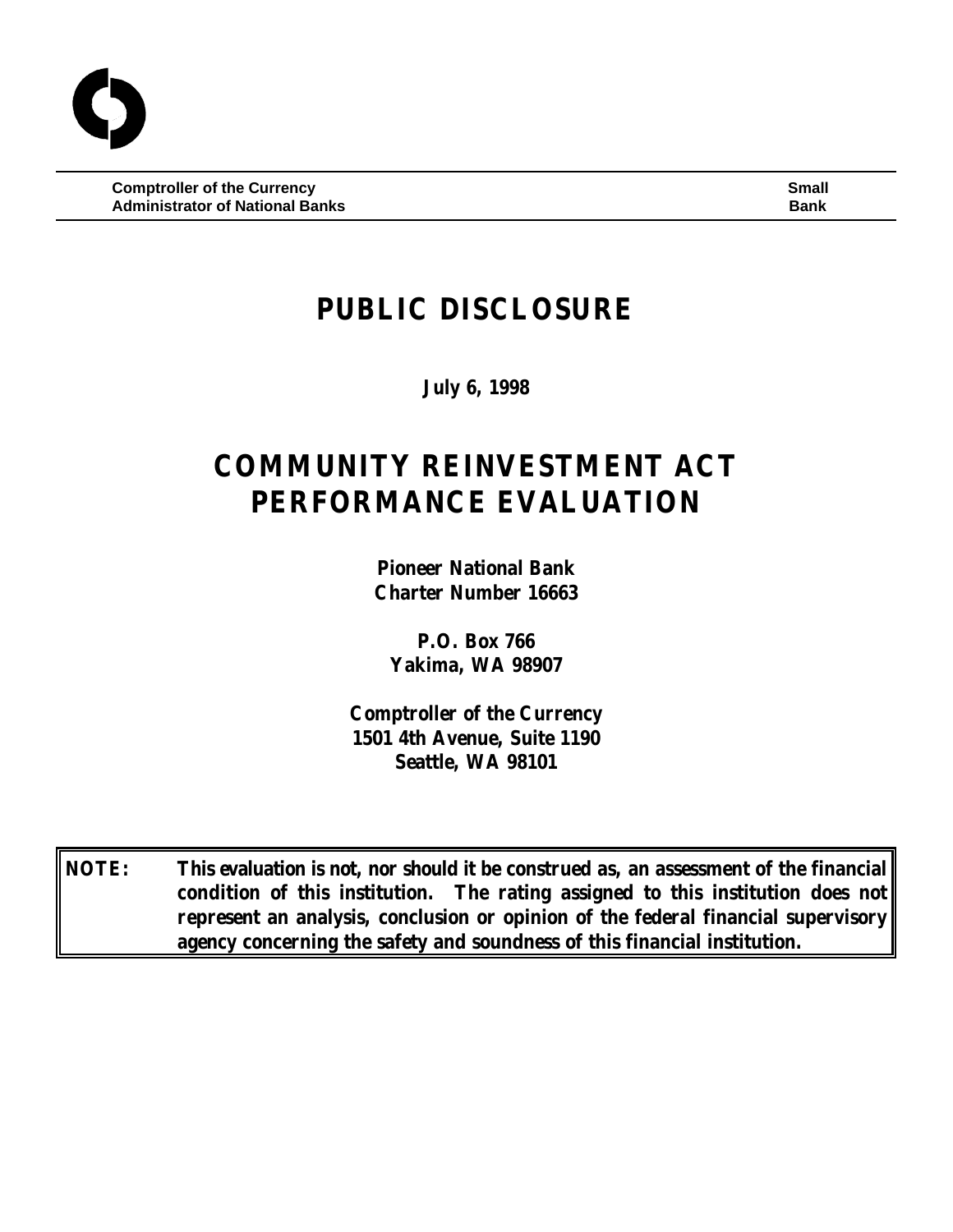# **General Information**

*The Community Reinvestment Act (CRA) requires each federal financial supervisory agency to use its authority, when examining financial institutions subject to its supervision, to assess the institution's record of meeting the credit needs of its entire community, including low- and moderate-income neighborhoods, consistent with safe and sound operation of the institution. Upon conclusion of such examination, the agency must prepare a written evaluation of the institution's record of meeting the credit needs of its community.* 

*This document is an evaluation of the CRA performance of Pioneer National Bank prepared by the Office of the Comptroller of the Currency, the institution's supervisory agency, as of July 6, 1998. The agency rates the CRA performance of an institution consistent with the provisions set forth in Appendix A to 12 C.F.R. Part 25.*

**Institution's CRA Rating:** This institution is rated "**Satisfactory**". .

Pioneer National Bank demonstrates a reasonable loan-to-deposit ratio given the bank's size, its capacity to lend, and the market in which it operates. In addition, the bank sells a large proportion of both the residential and SBA loans it underwrites. If these loans were held in the bank's portfolio, the loan-to-deposit ratio would be significantly higher. A majority of the bank's loans are in its assessment area and reflect both a reasonable geographic distribution and reasonable dispersion among individuals of different income levels and businesses of different sizes.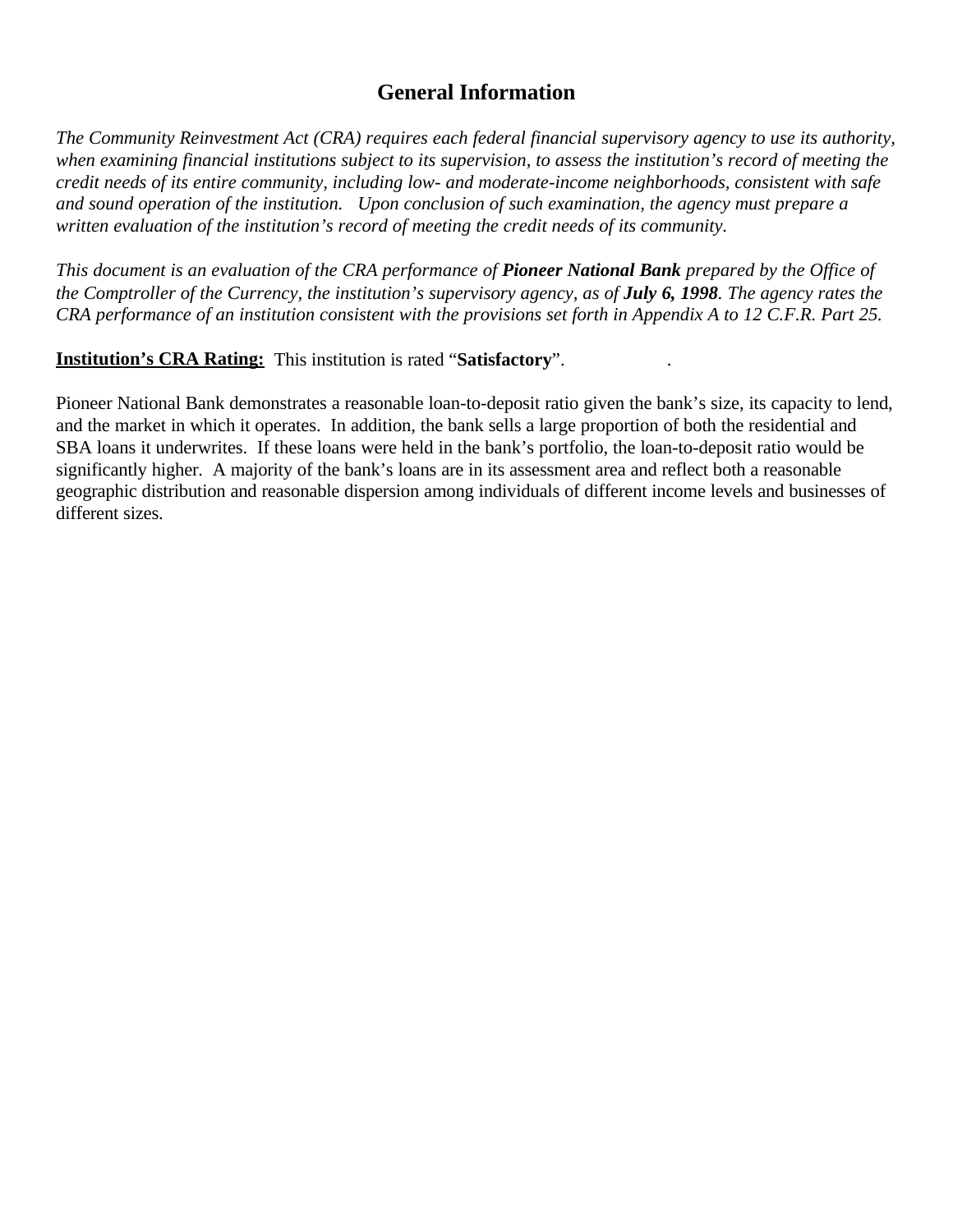#### **DESCRIPTION OF INSTITUTION**

Pioneer National Bank (PNB) is a community bank headquartered in Yakima, WA. In addition to the main office, the bank has three branches in the Yakima area and one branch in Kennewick, WA. The bank has recently been purchased by InterWest Bancorp Inc., and is currently operating as an independent subsidiary.

The bank serves two primary markets in parts of Yakima and Benton counties. The Yakima market ("Yakima Assessment Area") comprises the cities of Yakima and Selah, WA, and the Benton market ("Benton Assessment Area") is comprised primarily of the city of Kennewick, WA. The bank is in sound financial condition and had total assets of \$108 million as of March 31, 1998. Net loans represent approximately 58% of the bank's assets.

PNB serves a wide array of local lending needs, with a primary focus on small business and residential real estate lending. This lending distribution is reflected by the composition of the bank's loan portfolio. Commercial and commercial real estate loans represent 77% of average gross loans through March 31, 1998. Residential real estate loans represent 18%, with the remaining 5% in individual and miscellaneous loans. The bulk of residential loan production is sold on the secondary market and not kept in the bank's loan portfolio.

PNB has achieved a Preferred Lender certification from the Small Business Administration (SBA) and was the second largest lender in terms of number of SBA loans originated through the Spokane District Office in 1997.

The bank received a Satisfactory rating for meeting it's community's credit needs at the last OCC examination.

#### **DESCRIPTION OF ASSESSMENT AREA**

#### *Yakima Assessment Area*

PNB has two assessment areas (AA) in Yakima and Benton counties. The assessment area in Yakima county (Yakima Assessment Area) consists of the north-central portion of the county including the towns of Yakima and Selah. This AA is part of the Yakima Metropolitan Statistical Area (MSA) and represents the bank's primary trade area. It encompasses the bulk of the population in Yakima county. The remaining census tracts in the county are largely unpopulated rural areas. PNB's geographic designation for this AA did not contain whole census tracts, which is required by 12 CFR 25.41. We adjusted the designated AA for our analysis to include whole census tracts. This assessment area does not arbitrarily exclude any low or moderate income census tracts.

Based on 1990 Census Data, the Yakima AA contained 16 census tracts and has a population of 86,890. The following table shows the number and percent of census tracts by income level, and the percent of total families residing in those census tracts.

| <b>INCOME</b>          | # OF TOTAL CENSUS | % OF TOTAL CENSUS | % OF TOTAL      |
|------------------------|-------------------|-------------------|-----------------|
| <b>CHARACTERISTIC</b>  | <b>TRACTS</b>     | <b>TRACTS</b>     | <b>FAMILIES</b> |
| <b>OF CENSUS TRACT</b> |                   |                   |                 |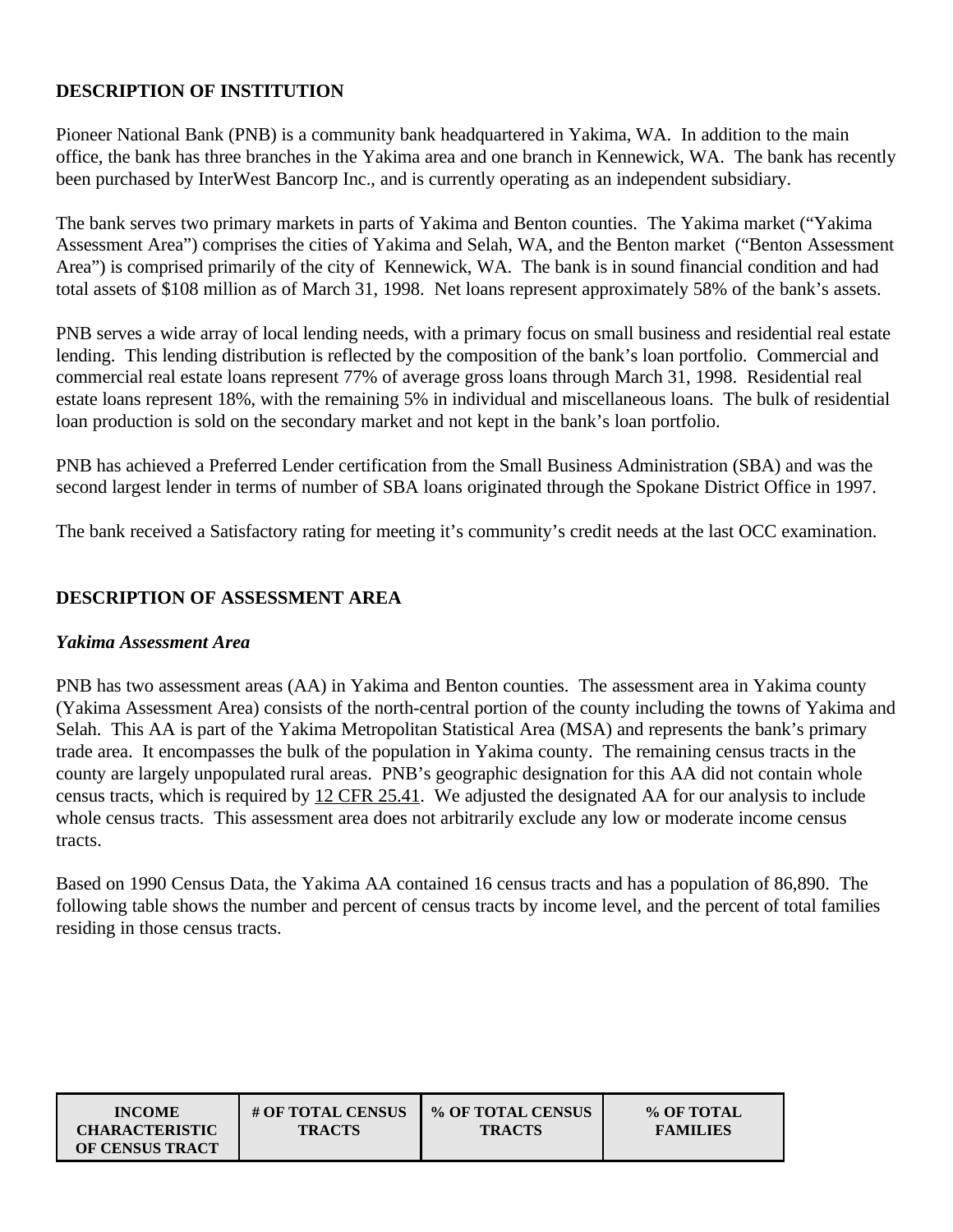| Low Income          |    | 7%   | 2%   |
|---------------------|----|------|------|
| Moderate Income     |    | 31%  | 29%  |
| Middle Income       |    | 31%  | 28%  |
| <b>Upper Income</b> |    | 31%  | 41%  |
| TOTAL:              | 16 | 100% | 100% |

As evidenced by the data, the majority of the population live in middle and upper income census tracts.

The 1990 median family income for the Yakima MSA is \$27,500 based on U.S. Census Bureau data. The Department of Housing and Urban Development (HUD) has estimated the 1998 median family income for the Yakima MSA at \$36,800. The major employers in the area are Snokist Growers, Yakima School District, Yakima County and Yakima Valley Memorial Hospital. The average sales price of a home in Yakima County as of September 30, 1996 was \$111 thousand according to the Yakima County Development Association.

We reviewed several recent community contacts initiated in the Yakima area by the OCC and other federal financial institution regulators, and contacted a local organization to learn about credit needs within the community. The new contact represents an organization that provides technical and strategic advice to companies looking to expand or relocate to the Yakima area. The primary credit needs noted by these community contacts include low income housing financing and technical assistance, and a continuing need for financing of very small businesses.

Competition is significant with at least nine commercial banks, two thrifts and fifteen mortgage companies.

#### **Benton Assessment Area**

The Benton AA consists primarily of the city of Kennewick, WA and is located in Southeastern Washington. The AA is part of the Benton-Franklin MSA. PNB's geographic designation for this AA did not contain whole census tracts, which is required by 12 CFR 25.41. We adjusted the designated AA for our analysis to include whole census tracts. This assessment area does not arbitrarily exclude any low or moderate income census tracts.

Based on 1990 Census Data, the Benton AA contained 13 census tracts and had a population of 65,161. The following table shows the number and percent of census tracts by income level, and the percent of total families residing in those census tracts.

| <b>INCOME</b><br><b>CHARACTERISTIC</b><br>OF CENSUS TRACT | # OF TOTAL CENSUS<br><b>TRACTS</b> | % OF TOTAL CENSUS<br><b>TRACTS</b> | % OF TOTAL<br><b>FAMILIES</b> |
|-----------------------------------------------------------|------------------------------------|------------------------------------|-------------------------------|
| Moderate Income                                           |                                    | 23%                                | 19%                           |
| Middle Income                                             | 6                                  | 46%                                | 43%                           |
| <b>Upper Income</b>                                       |                                    | 31%                                | 38%                           |
| TOTAL:                                                    | 13                                 | 100%                               | 100%                          |

There are no low income census tracts in the AA. As evidenced by the data, the majority of the population live in middle and upper income census tracts.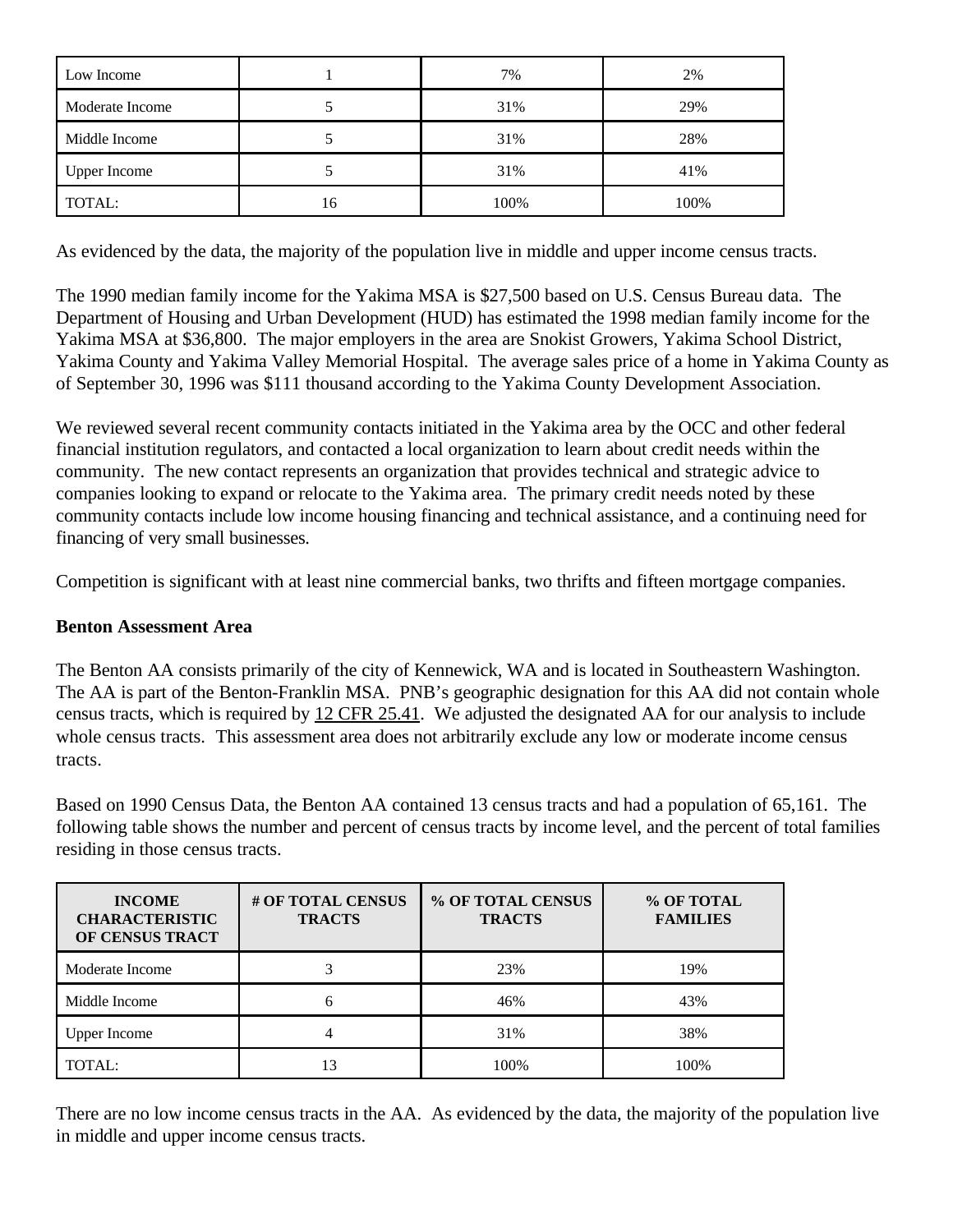The 1990 median family income for the Benton-Franklin MSA is \$35,700 based on U.S. Census Bureau data. The Department of Housing and Urban Development (HUD) has estimated the 1998 median family income for the Benton-Franklin MSA at \$47,800. Major employment sectors in Benton county include Services (41%), Government (16%), and Retail Trade (15%). The average sales price of a home in the Tri-Cities area was \$117 thousand as of December, 1996 according to the Kennewick Chamber of Commerce. We reviewed recent community contacts initiated by the OCC and other federal financial institution regulators to determine credit needs in the area. These contacts indicate a rising need for rental housing and financing for affordable housing.

Competition is significant, with at least six commercial banks, three thrifts, and nine mortgage companies serving the market.

# **CONCLUSIONS WITH RESPECT TO PERFORMANCE CRITERIA:**

# **LOAN TO DEPOSIT RATIO**

We analyzed PNB's loan-to-deposit ratio over the last eight quarters from June, 1996 through March, 1998. During these eight quarters, the loan-to-deposit ratio ranged from a low of 64.6% on June 30, 1997 to a high of 73.2% on June 30, 1996, with an average ratio of 73.2%.

We compared PNB's performance under this criteria to other nationally chartered banks in the state of Washington. The sample totaled 13 banks as of March 31, 1998. These banks had an average loan-to-deposit ratio over the same period of 70.1%. Based on this information, PNB's loan-to-deposit ratio is reasonable given the bank's size, its capacity to lend, and the market in which it operates.

PNB also originates and sells a significant volume of residential real estate and SBA guaranteed commercial loans. If these loans had been kept in the bank's loan portfolio, the loan-to-deposit ratio would have been higher.

# **LENDING IN THE ASSESSMENT AREA**

Over the period January 1, 1996 through June 30, 1998, PNB originated 2,016 loans totaling over \$189 million. The majority of these loans were for residential real estate (796 loans totaling \$87.2 million) and commercial loans (570 loans totaling \$69.1 million). The bank records census tract information for commercial and real estate loans. We tested the validity of the census tract data for commercial loans and found an unacceptable error rate of 38%. The high error rate was primarily due to the use of poor quality census tract maps and insufficient staff training. As a result, we selected a sample of loans on which to determine both the level of commercial lending within the assessment area and the geographic distribution.

We also tested the validity of the census tract data collected by the bank for one to four family residential loans. We found this data to be reliable. As a result, we based our conclusions on lending within the assessment area and the geographic distribution of one to four family residential loans on the banks census tract data. To avoid double counting loans that were originated outside of either assessment area, we combined both AA's for determining the banks record of lending within it's assessment area.

The following table shows the distribution of commercial loans within and outside the combined Yakima and Benton assessment areas based on our total commercial loan sample of 60 loans.

# **LENDING WITHIN/OUTSIDE COMBINED ASSESSMENT AREAS -**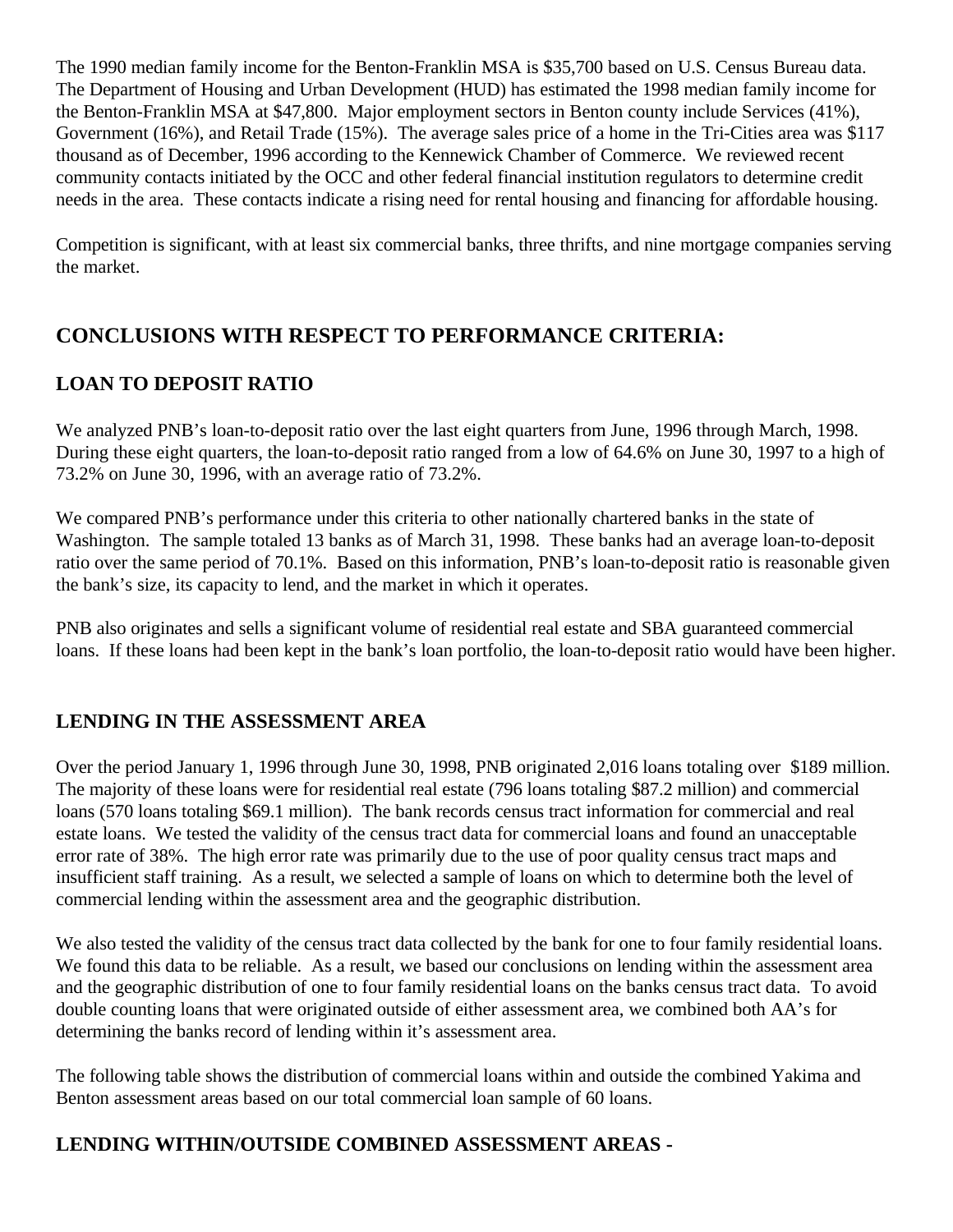# **BUSINESS LOAN SAMPLE**

|                                                       | <b>NUMBER</b><br><b>OF LOANS</b> | $%$ OF<br><b>NUMBER</b><br><b>OF LOANS</b> | <b>DOLLAR</b><br><b>AMOUNT</b><br><b>OF LOANS</b><br>(\$000's) | $%$ OF<br><b>DOLLAR</b><br><b>AMOUNT</b><br><b>OF LOANS</b> |
|-------------------------------------------------------|----------------------------------|--------------------------------------------|----------------------------------------------------------------|-------------------------------------------------------------|
| <b>ORIGINATIONS INSIDE</b><br><b>ASSESSMENT AREA</b>  | 39                               | 65%                                        | 4,497                                                          | 50%                                                         |
| <b>ORIGINATIONS OUTSIDE</b><br><b>ASSESSMENT AREA</b> | 21                               | 35%                                        | 4,491                                                          | 50%                                                         |
| <b>TOTAL ORIGINATIONS</b><br><b>SAMPLED</b>           | 60                               | 100%                                       | 8.988                                                          | 100%                                                        |

As evidenced by the data, the majority of the banks commercial loans were originated within its assessment areas, although the dollar amount was equally split within and outside the AA's.

This indicates PNB originated the majority of it's smaller business loans within the assessment area.

#### **LENDING WITHIN/OUTSIDE COMBINED ASSESSMENT AREAS - ONE TO FOUR FAMILY RESIDENTIAL LOANS**

|                                                          | <b>NUMBER</b><br><b>OF LOANS</b> | $%$ OF<br><b>NUMBER OF</b><br><b>LOANS</b> | <b>DOLLAR</b><br><b>AMOUNT</b><br><b>OF LOANS</b><br>(\$000's) | $%$ OF<br><b>DOLLAR</b><br><b>AMOUNT OF</b><br><b>LOANS</b> |
|----------------------------------------------------------|----------------------------------|--------------------------------------------|----------------------------------------------------------------|-------------------------------------------------------------|
| <b>ORIGINATIONS INSIDE</b><br><b>ASSESSMENT AREA</b>     | 435                              | 59%                                        | 47,146                                                         | 62%                                                         |
| <b>ORIGINATIONS OUTSIDE</b><br><b>ASSESSMENT AREA</b>    | 302                              | 41%                                        | 29,335                                                         | 38%                                                         |
| <b>TOTAL ORIGINATIONS</b><br><b>RESIDENTIAL RE LOANS</b> | 737                              | 100%                                       | 76,481                                                         | 100%                                                        |

As evidenced by the data, the majority of the banks one to four family residential loans were originated within its assessment areas.

# **LENDING TO BORROWERS OF DIFFERENT INCOMES AND BUSINESSES OF DIFFERENT SIZES**

#### *Yakima Assessment Area*

Overall, the distribution of borrowers reflects reasonable penetration among individuals of different income levels and businesses of different sizes.

## **DISTRIBUTION OF BUSINESS LOANS BY REVENUE SIZE OF BUSINESS**

The bank originated 570 business loans over the period January 1, 1996 through June 30, 1998. Of that amount, 111 were originated out of the Kennewick branch, which are analyzed separately in the Benton Assessment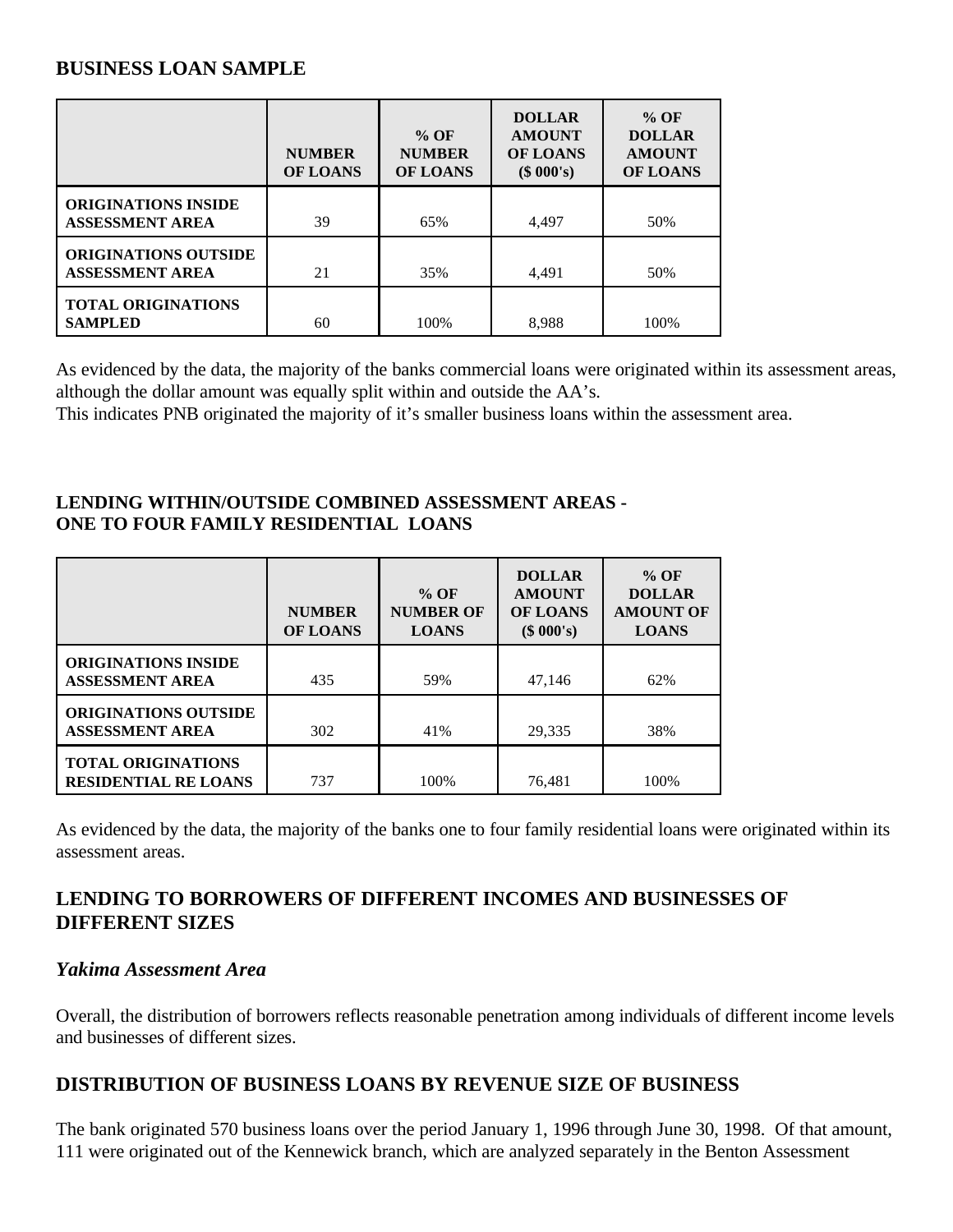analysis later in this report. Of the remaining 459 business loans originated out of the Yakima branches, we reviewed 50 loans representing almost 11% of total business loan production over the period to estimate the distribution of the bank's business loans among businesses of different sizes.

The following table shows the distribution of the business loans we reviewed by revenue size.

| <b>GROSS</b><br><b>BUSINESS</b><br><b>REVENUES</b><br>(000'S) | # $OF$<br><b>BUSINESSES IN</b><br><b>ASSESSMENT</b><br><b>AREA</b> | $%$ OF<br><b>BUSINESSES IN</b><br><b>ASSESSMENT</b><br><b>AREA</b> | # OF LOANS<br><b>REVIEWED</b> | % OF LOANS<br><b>REVIEWED</b> |
|---------------------------------------------------------------|--------------------------------------------------------------------|--------------------------------------------------------------------|-------------------------------|-------------------------------|
| $$0 - $500$                                                   | 2,610                                                              | 79%                                                                | 29                            | 58%                           |
| $$501 - $1,000$                                               | 305                                                                | 9%                                                                 | 6                             | 12%                           |
| $$1,000+$                                                     | 381                                                                | 12%                                                                | 15                            | 30%                           |
| TOTAL:                                                        | 3,296                                                              | 100%                                                               | 50                            | 100%                          |

## **DISTRIBUTION OF BUSINESS LOANS BY REVENUE SIZE OF BUSINESS**

The data reflects a reasonable distribution of business loans among businesses of different sizes.

A more detailed breakdown of the bank's business lending performance to very small businesses reflects a reasonable dispersion of loans to businesses of different sizes:

#### **DISTRIBUTION OF BUSINESS LOANS BY REVENUE SIZE OF BUSINESS**

| <b>GROSS BUSINESS REVENUES</b><br>(000'S) | # OF LOANS REVIEWED | % OF LOANS REVIEWED |
|-------------------------------------------|---------------------|---------------------|
| $$0 - $100$                               | 10                  | 20%                 |
| $$101 - $250$                             |                     | 14%                 |
| $$251 - $500$                             | 12                  | 24%                 |
| $$501 - $1,000$                           | 6                   | 12%                 |
| $$1,000 +$                                | 15                  | 30%                 |
| TOTAL:                                    | 50                  | 100%                |

We also analyzed the bank's one to four family residential loans in the assessment area. This loan category amounted to over 39% of the number of loans over the assessment period, and 46% of the dollar volume of total lending. Our analysis utilized data required to be collected under the Home Mortgage Disclosure Act (HMDA) for home purchase, improvement, and/or refinance of one to four family residential loans.

We analyzed the income distribution of these loans, and the following table shows the distribution of these loans among borrowers of different income levels.

## **INCOME DISTRIBUTION OF 1 TO 4 FAMILY RESIDENTIAL LOANS**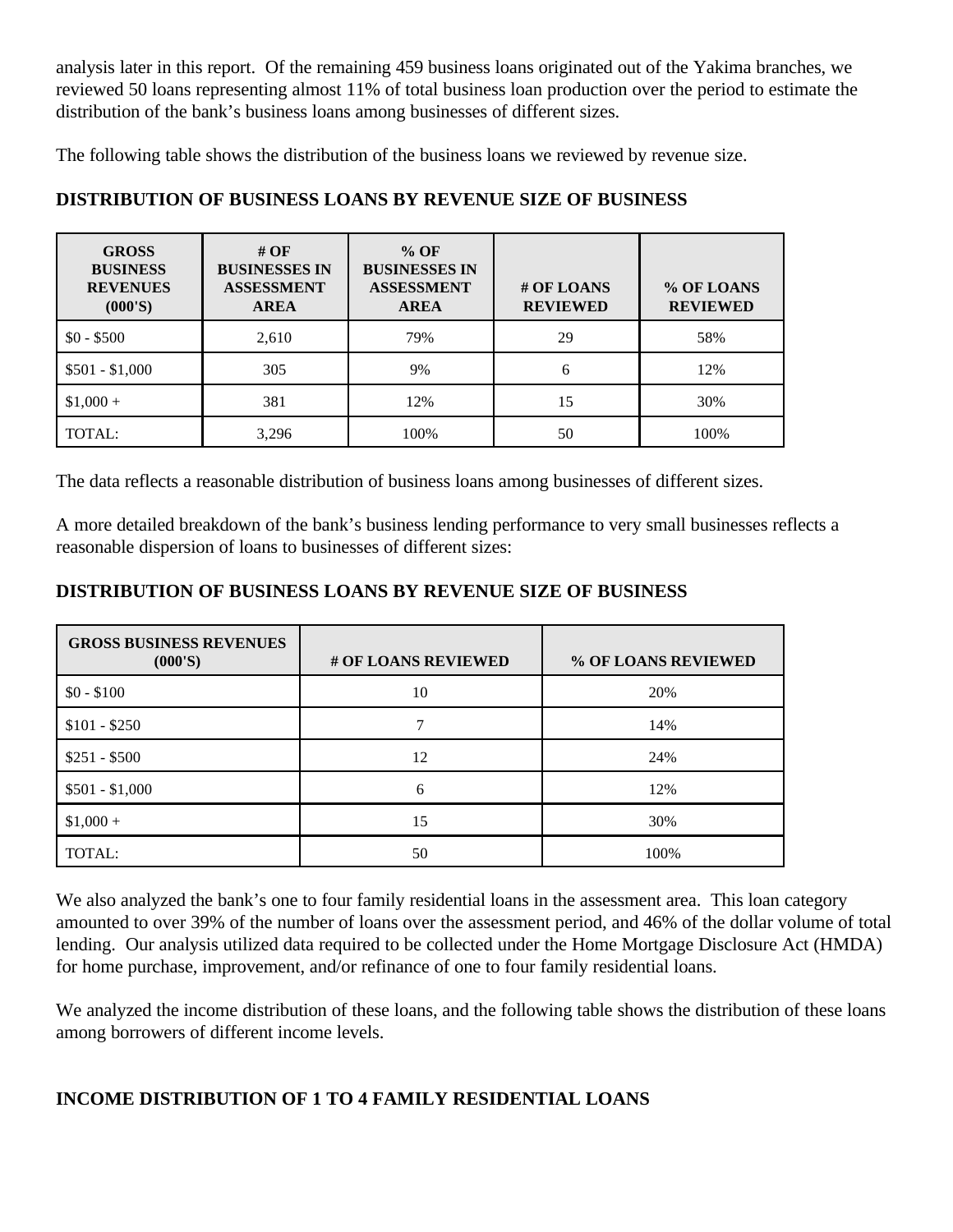| <b>APPLICANT INCOME</b><br><b>AS A PERCENT OF</b><br><b>MSA MEDIAN</b> | PERCENT OF TOTAL<br><b>FAMILIES</b> | # OF 1 TO 4 FAMILY<br><b>RESIDENTIAL LOANS</b> | % OF 1 TO 4 FAMILY<br><b>RESIDENTIAL LOANS</b> |
|------------------------------------------------------------------------|-------------------------------------|------------------------------------------------|------------------------------------------------|
| Low Income                                                             | 20%                                 |                                                | 2%                                             |
| Moderate Income                                                        | 17%                                 | 15                                             | 5%                                             |
| Middle Income                                                          | 20%                                 | 71                                             | 25%                                            |
| <b>Upper Income</b>                                                    | 43%                                 | 191                                            | 68%                                            |
| TOTAL:                                                                 | 100%                                | 282                                            | 100%                                           |

Management indicated that the discrepancy between the income demographics of the community and the bank's one to four family lending patterns is due to a lack of jobs in the community to support mortgage payments for low to moderate income families. This trend is exacerbated by a large number of migrant agricultural workers who do not earn enough from seasonal work to support mortgage payments, but who may be included in the census figures cited above. Management's explanation is supported by data from the Yakima County Development Association, which shows a high unemployment rate in Yakima of 12.5% in 1995, the latest year for which they had complete information.

In an effort to address the credit needs of low income families, the bank joined the State of Washington First Time Homebuyers program in 1996. This program includes bank officers who present training classes to potential buyers, and innovative underwriting criteria for those who apply for a loan after completion of the class. Over the past two years, the bank has presented the course to 191 individuals resulting in four loan originations totaling \$353 thousand. In light of these circumstances, we do not consider the above distribution unreasonable.

#### *Benton Assessment Area*

Overall, the distribution of borrowers reflects reasonable penetration among individuals of different income levels and businesses of different sizes.

As noted above, the bank originated 570 business loans over the period January 1, 1996 through June 30, 1998. Of that amount, 111 were originated out of the Kennewick branch, which are analyzed in this section of the report. We reviewed 14 loans representing almost 13% of total business loan production over the period to estimate the distribution of the bank's business loans among businesses of different sizes.

The following table shows the distribution of the business loans we reviewed by revenue size.

# **DISTRIBUTION OF BUSINESS LOANS BY REVENUE SIZE OF BUSINESS**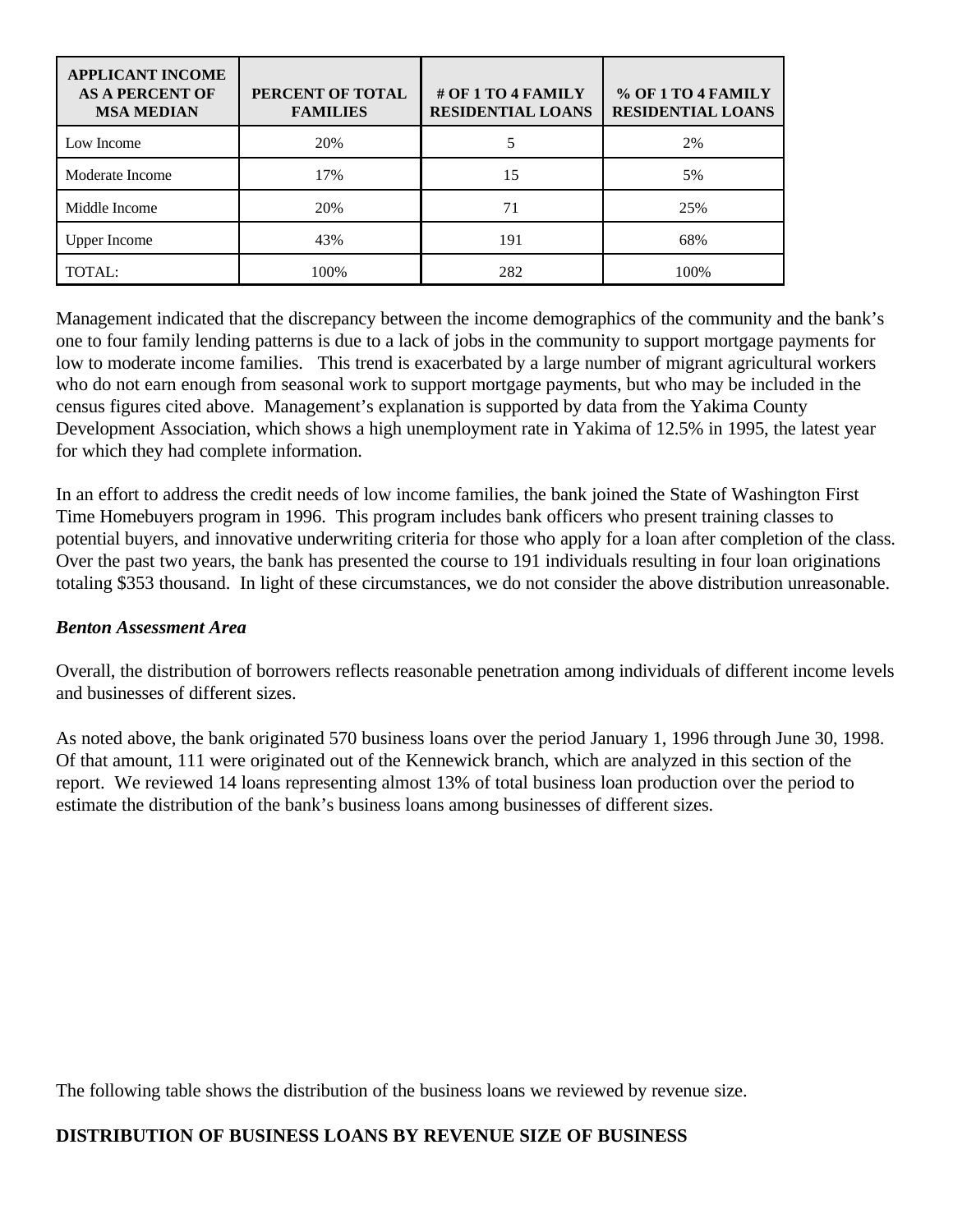| <b>GROSS</b><br><b>BUSINESS</b><br><b>REVENUES</b><br>(000'S) | # OF<br><b>BUSINESSES IN</b><br><b>ASSESSMENT</b><br><b>AREA</b> | $%$ OF<br><b>BUSINESSES IN</b><br><b>ASSESSMENT</b><br><b>AREA</b> | # OF LOANS<br><b>REVIEWED</b> | % OF LOANS<br><b>REVIEWED</b> |
|---------------------------------------------------------------|------------------------------------------------------------------|--------------------------------------------------------------------|-------------------------------|-------------------------------|
| $$0 - $500$                                                   | 1,819                                                            | 84%                                                                |                               | 50%                           |
| $$501 - $1,000$                                               | 202                                                              | 9%                                                                 | $\overline{c}$                | 14%                           |
| $$1,000+$                                                     | 160                                                              | 7%                                                                 |                               | 36%                           |
| TOTAL:                                                        | 2,181                                                            | 100%                                                               | 14                            | 100%                          |

Management indicated that the primary reason loans to businesses with revenues less than \$500 thousand did not match up to the business demographics of the assessment area is that many of these businesses do not qualify for bank loans due to insufficient equity or no income. President Campbell pointed to the bank's SBA lending and participation in the Washington Association of Minority Entrepreneurs (WAME) program for low and moderate income borrowers as evidence of efforts to serve these small businesses.

President Campbell also noted that the bank participates in the Federal Home Loan Bank of Seattle's Community Investment Program (CIP) which is designed to benefit low and moderate income families through housing, employment or service. As such, the data reflects a reasonable distribution of business loans among businesses of different sizes.

A more detailed breakdown of the bank's business lending performance to very small businesses reflects a reasonable dispersion of loans to businesses of different sizes:

| <b>GROSS BUSINESS REVENUES</b><br>(000'S) | # OF LOANS REVIEWED | % OF LOANS REVIEWED |
|-------------------------------------------|---------------------|---------------------|
| $$0 - $100$                               | 3                   | 21%                 |
| $$101 - $250$                             | 4                   | 29%                 |
| $$251 - $500$                             |                     | $0\%$               |
| $$501 - $1,000$                           | C                   | 14%                 |
| $$1,000+$                                 |                     | 36%                 |
| TOTAL:                                    | 14                  | 100%                |

#### **DISTRIBUTION OF BUSINESS LOANS BY REVENUE SIZE OF BUSINESS**

We also analyzed the bank's one to four family residential loans in the assessment area. As noted above, this lending category amounted to over 39% of the number of loans over the assessment period, and 46% of the dollar volume of total lending. Our analysis utilized data required to be collected under the Home Mortgage Disclosure Act (HMDA) for home purchase, improvement, and/or refinance of one to four family residential loans. We analyzed the income distribution of these loans, and the following table shows the distribution of these loans among borrowers of different income levels.

## **INCOME DISTRIBUTION OF 1 TO 4 FAMILY RESIDENTIAL LOANS**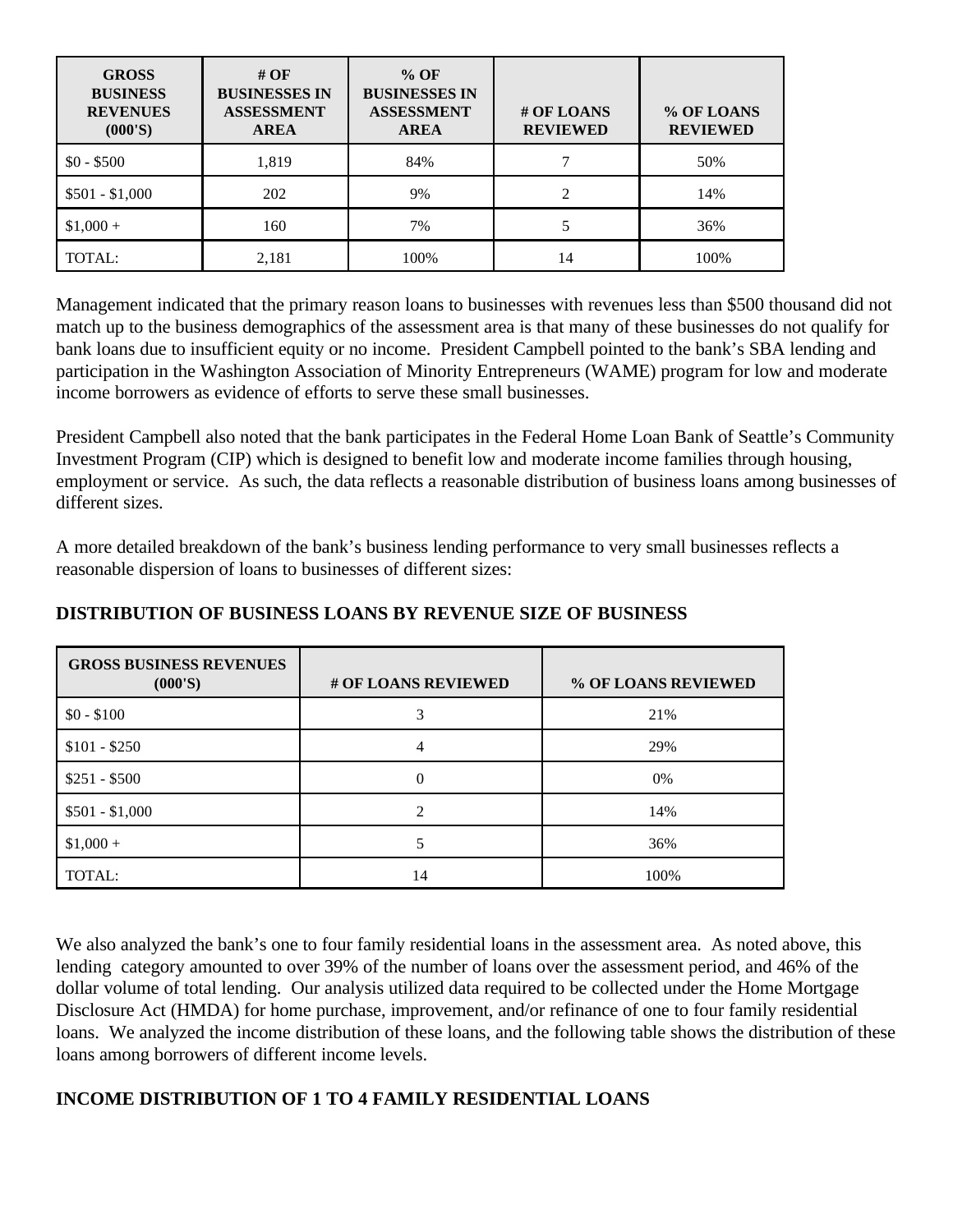| <b>APPLICANT INCOME</b><br><b>AS A PERCENT OF</b><br><b>MSA MEDIAN</b> | PERCENT OF TOTAL<br><b>FAMILIES</b> | # OF 1 TO 4 FAMILY<br><b>RESIDENTIAL LOANS</b> | % OF 1 TO 4 FAMILY<br><b>RESIDENTIAL LOANS</b> |
|------------------------------------------------------------------------|-------------------------------------|------------------------------------------------|------------------------------------------------|
| Low Income                                                             | 19%                                 |                                                | 1%                                             |
| Moderate Income                                                        | 15%                                 | 24                                             | 16%                                            |
| Middle Income                                                          | 25%                                 | 44                                             | 29%                                            |
| <b>Upper Income</b>                                                    | 41%                                 | 82                                             | 54%                                            |
| TOTAL:                                                                 | 100%                                | 151                                            | 100%                                           |

While the data shows a good penetration of moderate income families, lending volumes to low income families are low. Management stated that problems similar to those experienced in the Yakima AA exist with respect to employment opportunities for unskilled labor in the Benton AA. These problems make lending to these individuals difficult. The unemployment rate in the Tri-Cities region (Kennewick, Pasco and Richland, WA) was 7.4% in 1997 according to the Tri-City Industrial Development Council. This is high when compared to the Washington state average unemployment rate of 4.5% in 1997.

First Time Homebuyers seminars have been conducted, but the bank experienced poor turnout on all occasions. Based on management's explanation, we do not consider the above distribution unreasonable.

# **GEOGRAPHIC DISTRIBUTION OF LOANS**

#### **Yakima Assessment Area**

Overall, the geographic distribution of the bank's loans reflects reasonable dispersion throughout its assessment area.

We used our sample of business loans to estimate the geographic distribution of the bank's business loans among census tracts of various income levels. The following table compares the distribution of the loans we reviewed to the income distribution of census tracts.

Note that only 33 of the original sample of 50 business loans were originated within the Yakima AA, and these loans are analyzed in the table below.

#### **GEOGRAPHIC DISTRIBUTION OF BUSINESS LOAN ORIGINATIONS**

| <b>INCOME</b><br><b>CHARACTERISTIC</b><br><b>OF TRACT</b> | % OF TOTAL CENSUS<br><b>TRACTS</b> | # OF TOTAL<br><b>BUSINESS LOANS</b> | % OF TOTAL LOANS |
|-----------------------------------------------------------|------------------------------------|-------------------------------------|------------------|
| Low Income                                                | 7%                                 |                                     | 12%              |
| Moderate Income                                           | 31%                                |                                     | 3%               |
| Middle Income                                             | 31%                                | 21                                  | 64%              |
| <b>Upper Income</b>                                       | 31%                                |                                     | 21%              |
| TOTAL:                                                    | 100%                               | 33                                  | 100%             |

As discussed above under the table "Distribution of Business Loans by Revenue Size of Business," management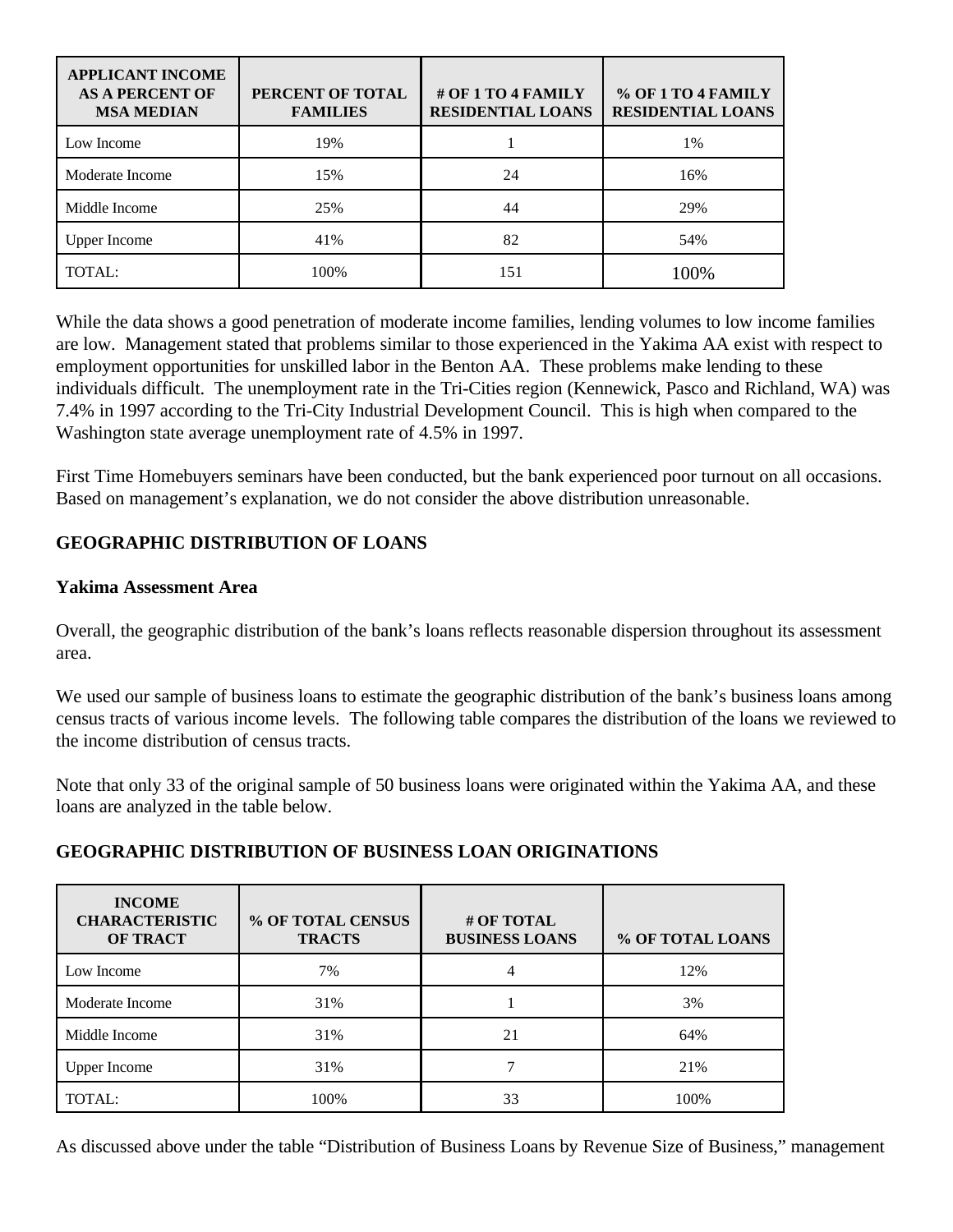feels there is a high level of "bootstrap" businesses in the AA that have little or no equity and no identifiable source of repayment for loans. This would tend to restrict the number of loans to low and moderate income geographies. However, the data does indicate very good penetration to low income census tracts.

We also analyzed the banks one to four family residential loans. We used the HMDA data collected by the bank during the period January 1, 1996 through June 30, 1998 to estimate the distribution of these loans among census tracts of various income levels. The following table compares the geographic distribution of residential loans to the income distribution of census tracts.

| <b>INCOME</b><br><b>CHARACTERISTIC</b><br>OF CENSUS TRACT | % OF TOTAL TRACTS | # OF 1 TO 4 FAMILY<br><b>RESIDENTIAL LOANS</b> | % OF 1 TO 4 FAMILY<br><b>RESIDENTIAL LOANS</b> |
|-----------------------------------------------------------|-------------------|------------------------------------------------|------------------------------------------------|
| Low Income                                                | 7%                |                                                | ${<}1\%$                                       |
| Moderate Income                                           | 31%               | 35                                             | 12%                                            |
| Middle Income                                             | 31%               | 74                                             | 26%                                            |
| <b>Upper Income</b>                                       | 31%               | 174                                            | 61%                                            |
| TOTAL:                                                    | 100%              | 284                                            | 100%                                           |

# **GEOGRAPHIC DISTRIBUTION OF 1 TO 4 FAMILY RESIDENTIAL LOANS**

Management attributed the modest penetration in low and moderate income census tracts to a shortage of adequate housing stock, and a higher level of rental, rather than owner occupied households. This would result in fewer mortgage opportunities available to the bank. This explanation is supported by 1990 U.S. Census data which shows that while only 31% of total families in the AA live in low and moderate income census tracts, 48% of the households in the low and moderate income census tracts are rentals. Consequently, we do not consider the above distribution unreasonable.

#### *Benton Assessment Area*

We were unable to perform a geographic distribution of business loans in the Benton AA for several reasons. Of the original sample of 14 business loans, census tract data could not be located for four of them, leaving only ten loans to analyze. Of the ten loans with census tract data, only six were originated within the Benton AA. This is not a large enough sample to produce a meaningful analysis. In addition, there are no low income census tracts in the Benton AA, which further reduces the need for this type of analysis.

However, we were able to analyze the banks one to four family residential loans in the Benton AA. We used the HMDA data collected by the bank during the period January 1, 1996 through June 30, 1998 to estimate the distribution of these loans among census tracts of various income levels. The following table compares the geographic distribution of residential loans to the income distribution of census tracts within the Benton AA.

## **GEOGRAPHIC DISTRIBUTION OF 1 TO 4 FAMILY RESIDENTIAL LOANS**